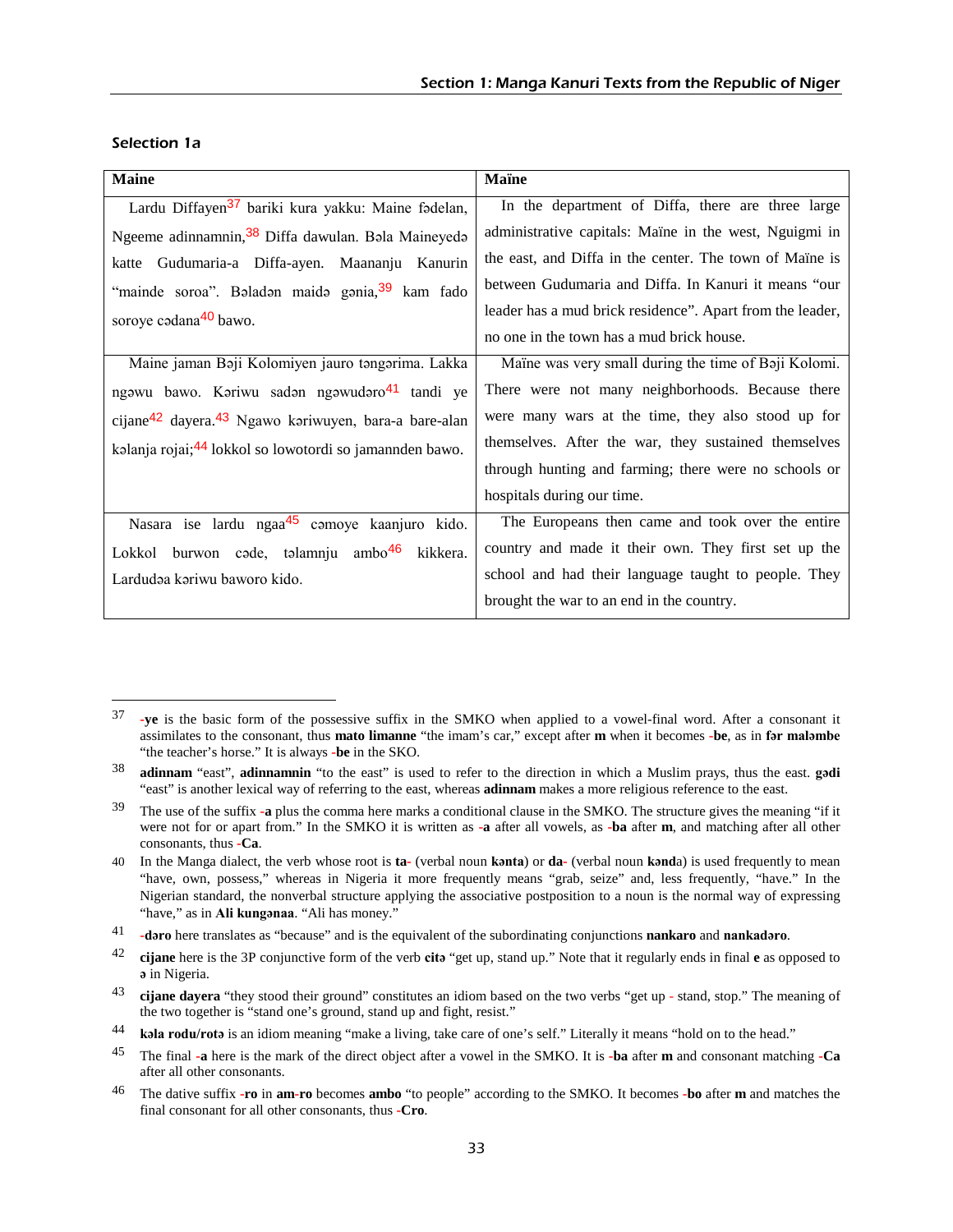| Watiya Shettimaben: Watiya hawarbe kala darasa                    | Letter from Shettima: Newsy letter about driving           |
|-------------------------------------------------------------------|------------------------------------------------------------|
| moto karitaben, cida mowontibeo waltegaben, Cida                  | lesson, return to schoolwork, the work on the Kanuri       |
| kala kamus Kanuribe                                               | dictionary                                                 |
| Abdullahi Bayero College                                          | Abdullahi Bayero College                                   |
| Kano, Nigeria                                                     | Kano, Nigeria                                              |
| 8 October 1974                                                    | October 8, 1974                                            |
| John Hutchison                                                    | John Hutchison                                             |
| Watiya adə Shettimalan ciwo, Maləm Tijaniro salam.                | This letter comes from Shettima, greetings to Malam        |
| Ngawo salamben, wu-a Tijani-a indiso <sup>242</sup> kalewande     | Tijani. After greetings, both Tijani and I are very well;  |
| salai, afima diwi bawo.                                           | there is nothing bad at all.                               |
| Ku gənyi, nyiro watiya ruwongin nge <sup>243</sup> badiwoko       | Not just today, but I started thinking about writing to    |
| duwo musko fandakanyi. Lamar maarantabeye zaumaro                 | you before, but I was not able to. I am very distracted by |
| wuga zaksana, 244 ada nankadaro, martagane, wande                 | my schoolwork, and, therefore, please, be patient and      |
| ganamaro gorganomi.                                               | don't be even a little angry.                              |
| Zaumaro andeye nandiro askarnye na kala andega                    | We are extremely grateful to you all concerning the        |
| batallande<br>duwo<br>tamtammaro<br>tawwa<br>zaumaro              | very pleasant way you involved us during the time of the   |
| nyiro<br>askarnyiga<br>tamonyenaben. Wuye<br>tagonasro            | end of our vacation. Myself, I especially want to explain  |
| bayanjuwuko <sup>245</sup> kala wuro dalfu mato karitabe de sulro | my appreciation to you for the way you taught me and       |
| fəlesəmmaben zaumaro nyiro askarngana.                            | showed me how to drive for free; I am most appreciative.   |
| Abigai lamar kamusbe? Nambandedaye kasadando                      | How goes the matter of the dictionary? I expect that       |
| fuluzanyiro tamangana. Fuluzanaro walwono yaye,                   | our absence did not reduce your effort at all. Even if it  |
| Bukar Kolosoye nandiga banazai. Ande yaye awowa laa               | has been reduced, then those like Bukar Kolo will help     |
| mbezairo walwonoga nandiro ruwonye zuwanyen.                      | you. And we even from here, if it happens that there are   |
|                                                                   | any issues, we will write and send what you need to you.   |

#### Selection 26a

 $\overline{a}$ 

<sup>242</sup> I**ndiso** after a conjoined pair of noun phrases takes on the meaning of "both,*"* lit. "all two."

<sup>243</sup> The verb **nge** "say" is used to express an intention that is not realized. **nge**, the 1S conjunctive form of "say," appears in the clause **nyiro watiya ruwongin nge** "I thought/intended that I would write a letter to you (but it did not happen).*"* He goes on to say that he started, but then uses an interesting expression. He writes: **musko fandəkənyi** "I did not find a hand," which means, "I did not get a chance" or "I did not find time."

<sup>244</sup> The meaning of the verb **zəktə** is extended here to mean "irritate, grate on."

<sup>245</sup> **bayanjuwuko** is the 1S past tense of the applied derivation **bayantəgə** "explain to" of the verb **bayantə** "explain." The verb here also contains the 2S object infix **nj** "you."